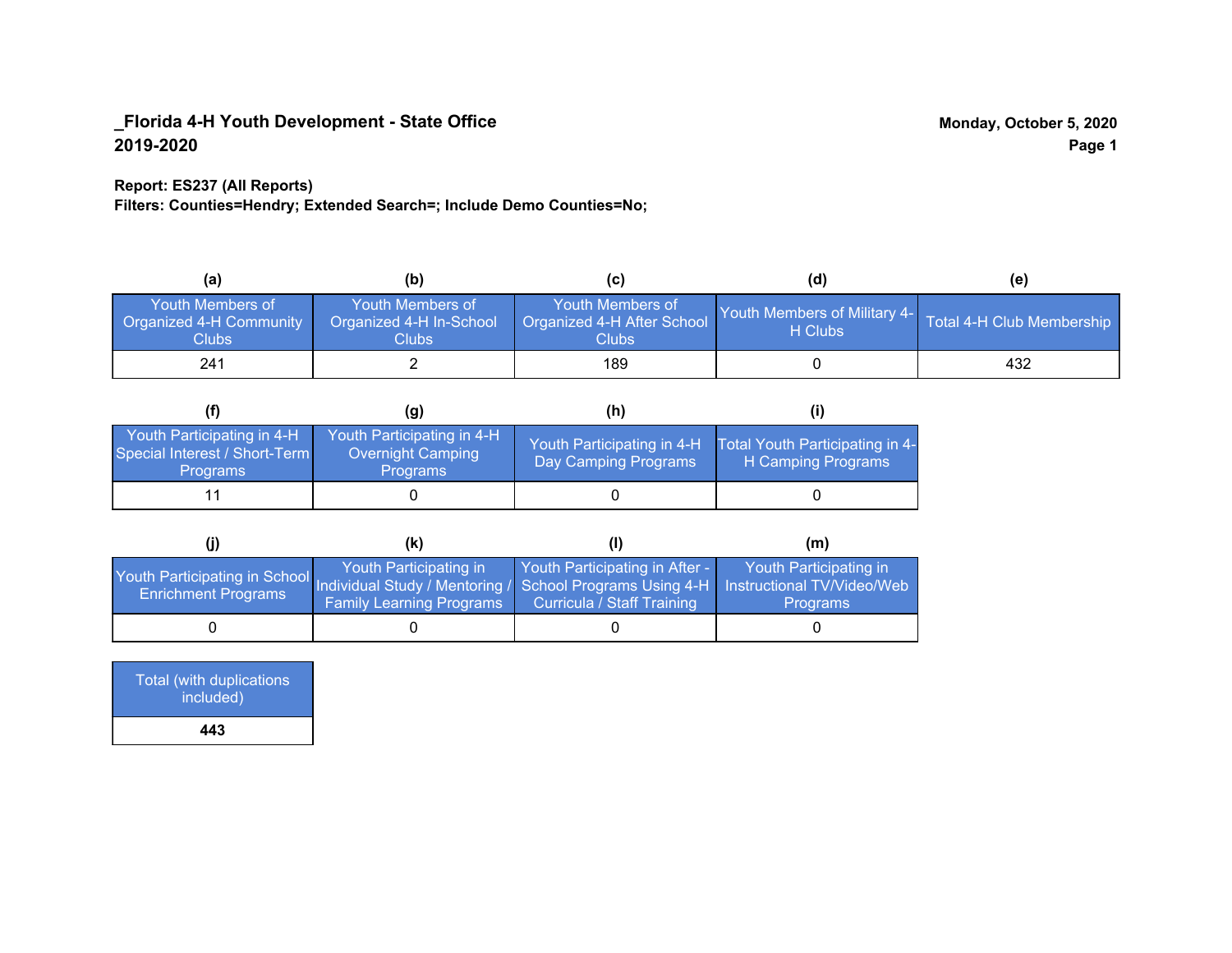**Report: ES237 (All Reports)**

**Filters: Counties=Hendry; Extended Search=; Include Demo Counties=No;**

## **School Grade (duplications eliminated)**

| Kinder | 1st | 2nd' | <b>Brd</b> | 4th       | 5th | 6th | 7 <sup>th</sup> | 8th | 9th |           | 10th 11th |  | 12th Post HS Not in School Special | <b>NTota</b> N |
|--------|-----|------|------------|-----------|-----|-----|-----------------|-----|-----|-----------|-----------|--|------------------------------------|----------------|
| 10     | 14  | 16   | 26         | 27<br>، ب | 25  | 29  | 32              | 25  | 19  | <b>15</b> |           |  |                                    | ົ້             |

## **Gender of 4-H Youth Participants (duplications eliminated)**

| Male | Female | Total |
|------|--------|-------|
| 104  | 168    | 272   |

## **Place of Residence of 4-H Youth Participants (duplications eliminated)**

| l Farmi | Towns of under 10,000 and<br>rural non-farm | Towns and cities (10,000-<br>50,000), and their suburbs | Suburbs of cities of over<br>50,000 | Central cities of over 50,000 | Total |
|---------|---------------------------------------------|---------------------------------------------------------|-------------------------------------|-------------------------------|-------|
|         | 110                                         |                                                         |                                     |                               | מדמ   |

## **Total 4-H Youth Participants (duplications eliminated)**

Total

**272 Note: The four totals on this page should all match.**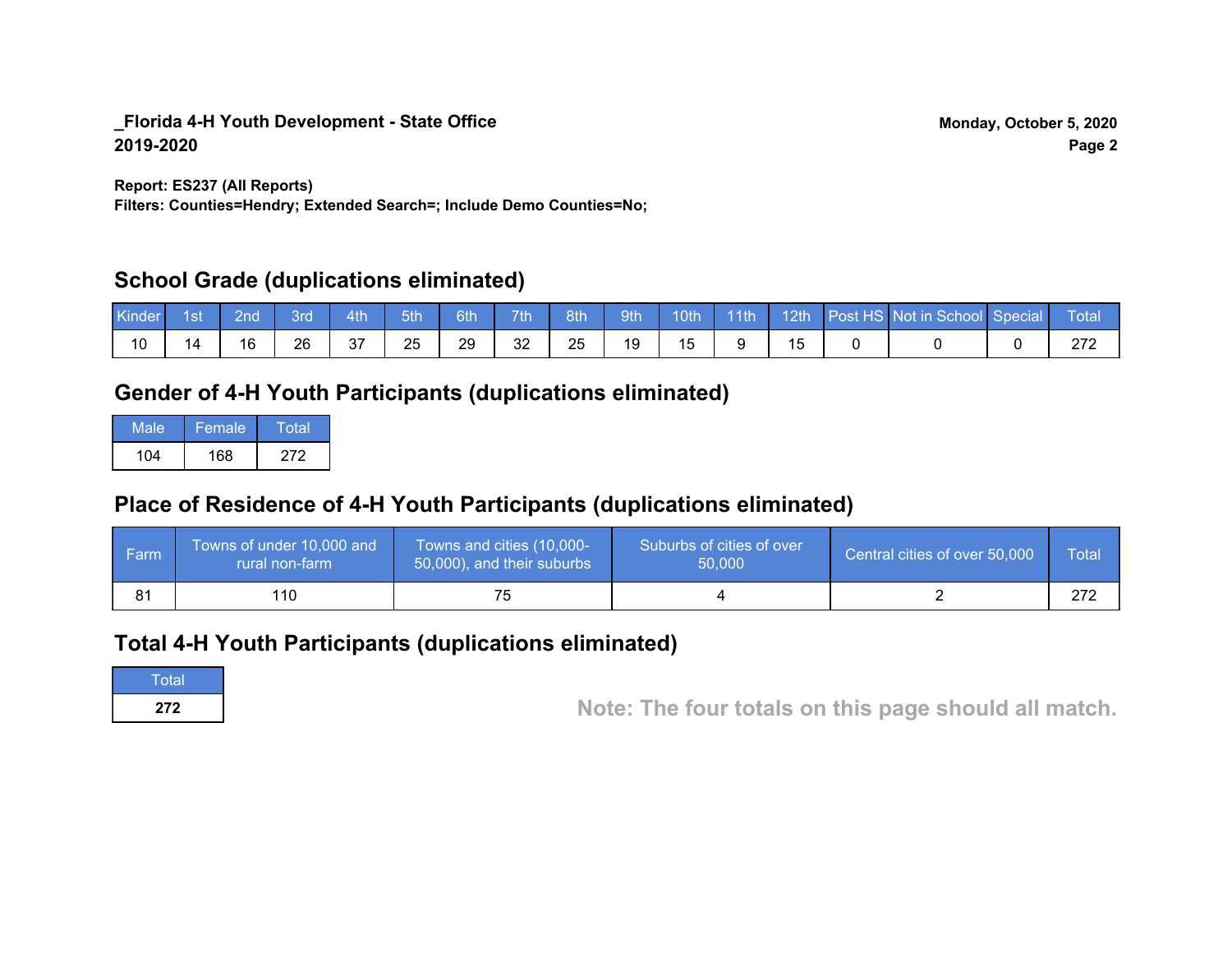#### **Report: ES237 (All Reports)**

**Filters: Counties=Hendry; Extended Search=; Include Demo Counties=No;**

| <b>ETHNICITY</b>          | <b>TOTAL YOUTH</b> |
|---------------------------|--------------------|
| <b>Hispanic or Latino</b> | 73                 |
| Not Hispanic or Latino    | 199                |

Directions: Type in the appropriate numbers for your project. Ethnicity is separate from race. YOu should indicate an ethnicity category for each participant and all racial categories that apply to each participant (i.e. a participant of more than one race would be recorded in each applicable racial category). Ideally, your total participants should equal the total of numbers in your ethicity section. Totals of racial categories will be equal to or greater than your total participants if they all report racial information.

4-H Youth Participants: Any youth taking part in programs provided as a result of action by extension personnel (professional. Paraprofessional. And volunteer). This includes youth participation in programs conducted through 1862, 1890, and 1994 land-grant universities, EFNEP, urban gardening, and other programs that may not actually use the 4-H name and emblem with participants.

| <b>RACE</b>                               | <b>TOTAL YOUTH</b> |
|-------------------------------------------|--------------------|
| American Indian or Alaskan Native         | 1                  |
| Asian                                     | O                  |
| <b>Black or African American</b>          | 11                 |
| Native Hawaiian or other Pacific Islander | 0                  |
| White                                     | 237                |
| Youth Indicating More Than One Race       | 2                  |
| <b>Undetermined</b>                       | 21                 |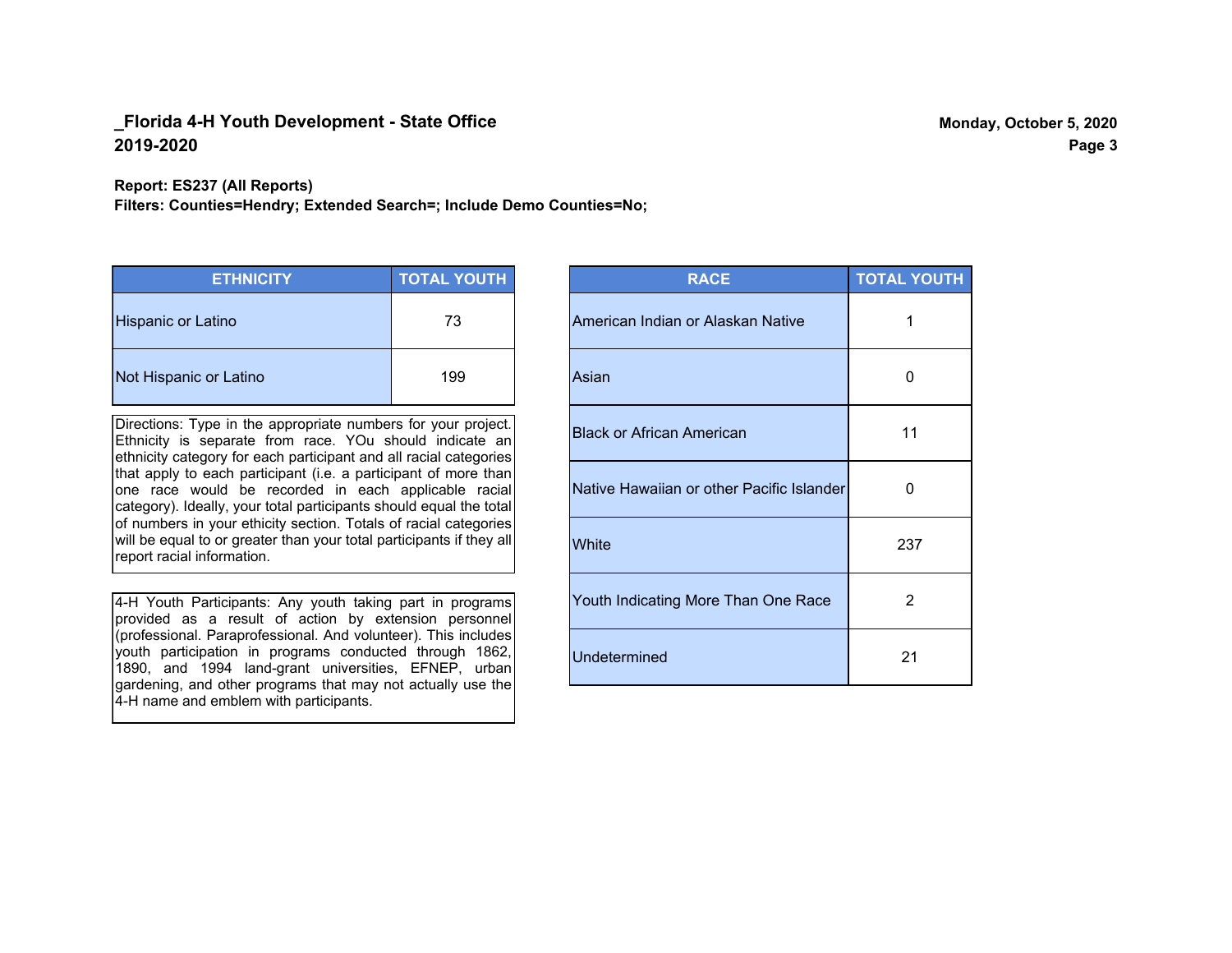**Report: ES237 (All Reports)**

**Filters: Counties=Hendry; Extended Search=; Include Demo Counties=No;**

| Total Number of<br><b>Adult Volunteers</b> | <b>Total Number of</b><br><b>Youth Volunteers</b> | Total |
|--------------------------------------------|---------------------------------------------------|-------|
| 15                                         |                                                   | 15    |

Adult Volunteer: Unpaid support for the 4-H program by an individual beyond high school age.

Youth Volunteer: Unpaid support for the 4-H program by a person who has not yet graduated from high school.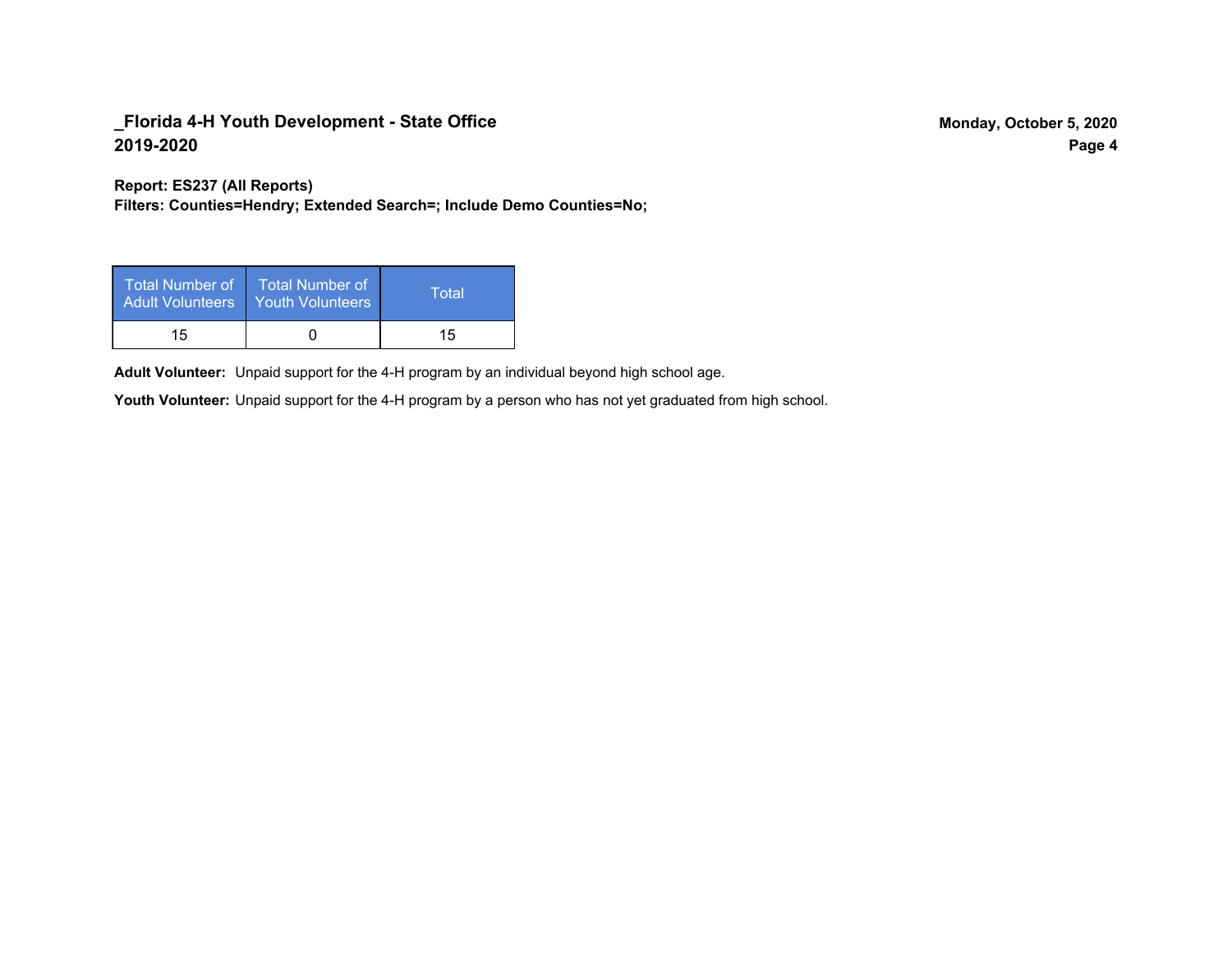209

#### **Filters: Counties=Hendry; Extended Search=; Include Demo Counties=No; Report: ES237 (All Reports)**

# **Ag in the Classroom** : Agriculture Awareness 1 \_School Enrichment - Agriculture Awareness 0 \_School Enrichment - Pizza Garden 0 1 **Animals** (4-H Cloverbuds- ANIMALS & PETS)-retired project 1 (CAGED BIRDS) Retired Project 0 (GOATS) Retired Project 0 (GOATS-Pygmy) Retired Project 0 (HORSE -Advanced Horsemanship) Retired Project 0 (HORSE -Horsemanship Science) Retired Project 0 (LLAMAS AND ALPACAS)-retired project 0 (POCKET PETS) Retired Project 0 ANIMAL SCIENCES 0 BEEF 20 CATS 0 DAIRY CATTLE 0 DOGS 0 GOATS (Dairy) 4 GOATS (Meat) 0 HORSE 22 HORSE (Horseless Horse) 10 PETS 4 POULTRY 4 RABBITS 6 sheep to the control of the control of the control of the control of the control of the control of the control of the control of the control of the control of the control of the control of the control of the control of the SWINE 138

| <b>Biological Sciences</b>                            |              |
|-------------------------------------------------------|--------------|
| (4-H Cloverbuds-SCIENCE & TECHNOLOGY) Retired Project | 0            |
| (Marine/Aquatic-AQUARIUMS) Retired Project            | 0            |
| (Marine/Aquatic-WETLANDS) Retired Project             | O            |
| (Sciences- WINGS) Retired Project                     | <sup>0</sup> |
| (Wildlife - Bats) Retired Project                     | O            |
| (Wildlife - Butterflies- WINGS) Retired Project       | O            |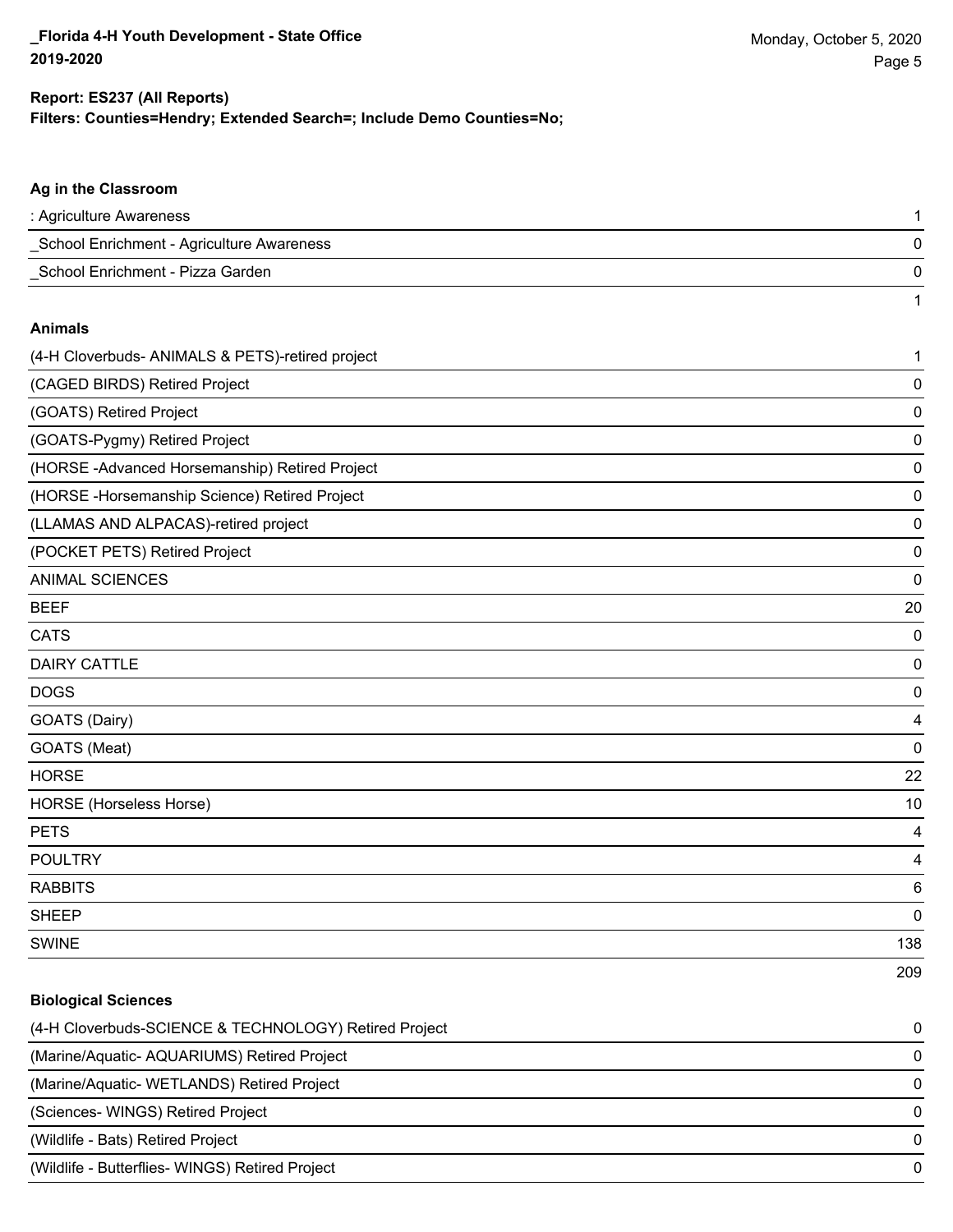#### **Filters: Counties=Hendry; Extended Search=; Include Demo Counties=No; Report: ES237 (All Reports)**

| (Wildlife- BLUEBIRDS) Retired Project                     | 0           |
|-----------------------------------------------------------|-------------|
| : ABCs of ENTOMOLOGY                                      | 0           |
| : Entomology-Apiary/Beekeeping                            | $\mathbf 0$ |
| : Meat Sciences                                           | 0           |
| : Natural Sciences                                        | $\mathbf 0$ |
| School Enrichment - Embryology                            | 0           |
| School Enrichment- Natural Sciences                       | $\mathbf 0$ |
| <b>INSECTS (ENTOMOLOGY)</b>                               | 0           |
| MARINE SCIENCE AND AQUATIC SCIENCES                       | 1           |
| <b>SCIENCE DISCOVERY</b>                                  | 3           |
| <b>VETERINARY SCIENCE</b>                                 | 0           |
|                                                           | 4           |
| <b>Civic Engagement</b>                                   |             |
| (4-H Cloverbuds- CITIZENSHIP)-retired project             | 0           |
| (Citizenship-INTERGENERATIONAL) Retired Project           | 0           |
| <b>CITIZENSHIP</b>                                        | 0           |
| CITIZENSHIP-COMMUNITY SERVICE                             | 1           |
| CULTURAL AND GLOBAL EDUCATION                             | 0           |
|                                                           | 1           |
| <b>Communications and Expressive Arts</b>                 |             |
| (4-H Cloverbuds- COMMUNICATIONS) Retired Project          | 0           |
| (4-H Cloverbuds- VISUAL-LEISURE ARTS) Retired Project     | 0           |
| (FILMMAKING) Retired Project                              | 0           |
| (LEISURE ARTS- Arts & Crafts) Retired Project             | 0           |
| (Leisure Arts- COLLECTIBLES) Retired Project              | 0           |
| (PHOTOGRAPHY) Retired Project                             | 0           |
| (PUBLIC SPEAKING) Retired Project                         | $\mathbf 0$ |
| (VISUAL ARTS) Retired Project                             | $\mathbf 0$ |
| School Enrichment - 4-H Tropicana Public Speaking Program | 0           |
| COMMUNICATIONS AND PUBLIC SPEAKING                        | 1           |
| <b>EXPRESSIVE ARTS</b>                                    | 0           |
| <b>VISUAL ARTS</b>                                        | 0           |
|                                                           | 1           |
| <b>Community / Volunteer Service</b>                      |             |

(Citizenship-PUBLIC ADVENTURES) Retired Project 0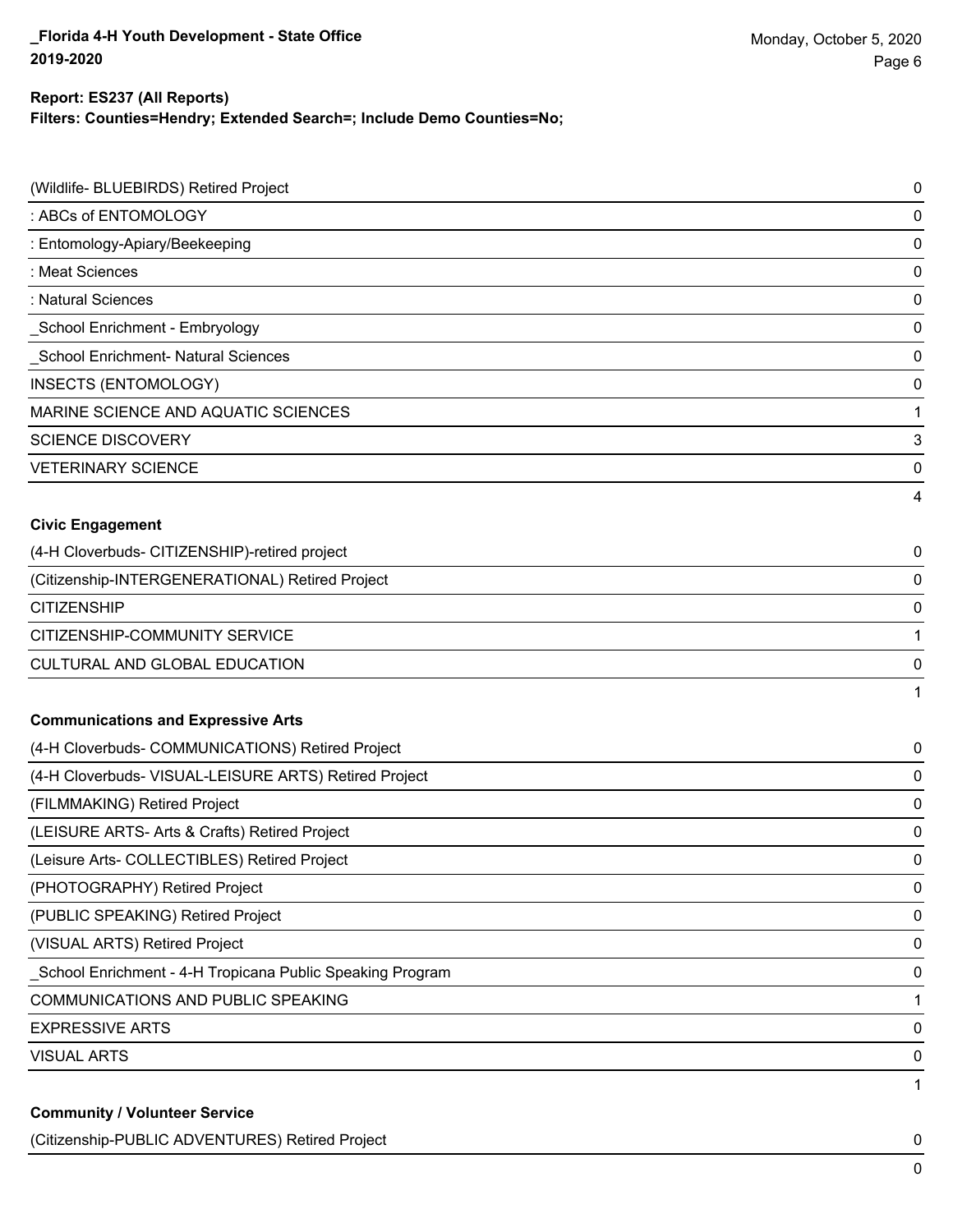**Consumer and Family Science**

#### **Filters: Counties=Hendry; Extended Search=; Include Demo Counties=No; Report: ES237 (All Reports)**

| (4-H Cloverbuds- CLOTHING) Retired project                   | 0  |
|--------------------------------------------------------------|----|
| (CHILD DEVELOPMENT Babysitting) Retired Project              | 0  |
| (Clothing - SELECTION) Retired Project                       | 0  |
| (Clothing - SEWING) Retired Project                          | 0  |
| (Clothing-Sewing- QUILTING) Retired Project                  | 0  |
| (CONSUMER EDUCATION AND SHOPPING) Retired Project            | 0  |
| (Human Development - Talking with TJ) Retired Project        | 0  |
| (HUMAN DEVELOPMENT) Retired Project                          | 0  |
| (Human Development-CHOICES) Retired Project                  | 0  |
| (Money Management - FINANCIAL CHAMPIONS) Retired Project     | 0  |
| : Consumer Choices Event                                     | 0  |
| 4-H CLOVERBUDS                                               | 50 |
| Animal Science- ALL ABOUT ANIMALS                            | 0  |
| Animal Sciences- LIVESTOCK JUDGING                           | 0  |
| Animals-PETS/SMALL ANIMALS                                   | 0  |
| CHILD DEVELOPMENT & CHILD CARE                               | 0  |
| Citizenship-SERVICE LEARNING                                 | 0  |
| <b>CLOTHING &amp; SEWING</b>                                 | 40 |
| <b>Exploring Farm Animals</b>                                | 0  |
| Hog-n-Ham Project                                            | 0  |
| Marine Science                                               | 0  |
| MONEY MANAGEMENT                                             | 0  |
| Performing Arts-DANCE/MOVEMENT                               | 0  |
| Pet Pals                                                     | 0  |
| Plant Pals, K-3 (5-8 yrs)                                    | 0  |
| test                                                         | 0  |
| Wildlife - Birds                                             | 0  |
|                                                              | 90 |
| <b>Environmental Education / Earth Sciences</b>              |    |
| (4-H Cloverbuds- ENVIRONMENT-Earth Sciences) Retired Project | 0  |
| : Recycling                                                  | 0  |
| : Water Education                                            | 0  |
| School Enrichment - Project Learning Tree                    | 0  |
| School Enrichment- Environmental Sciences                    | 0  |
| <b>EARTH SCIENCES</b>                                        | 1  |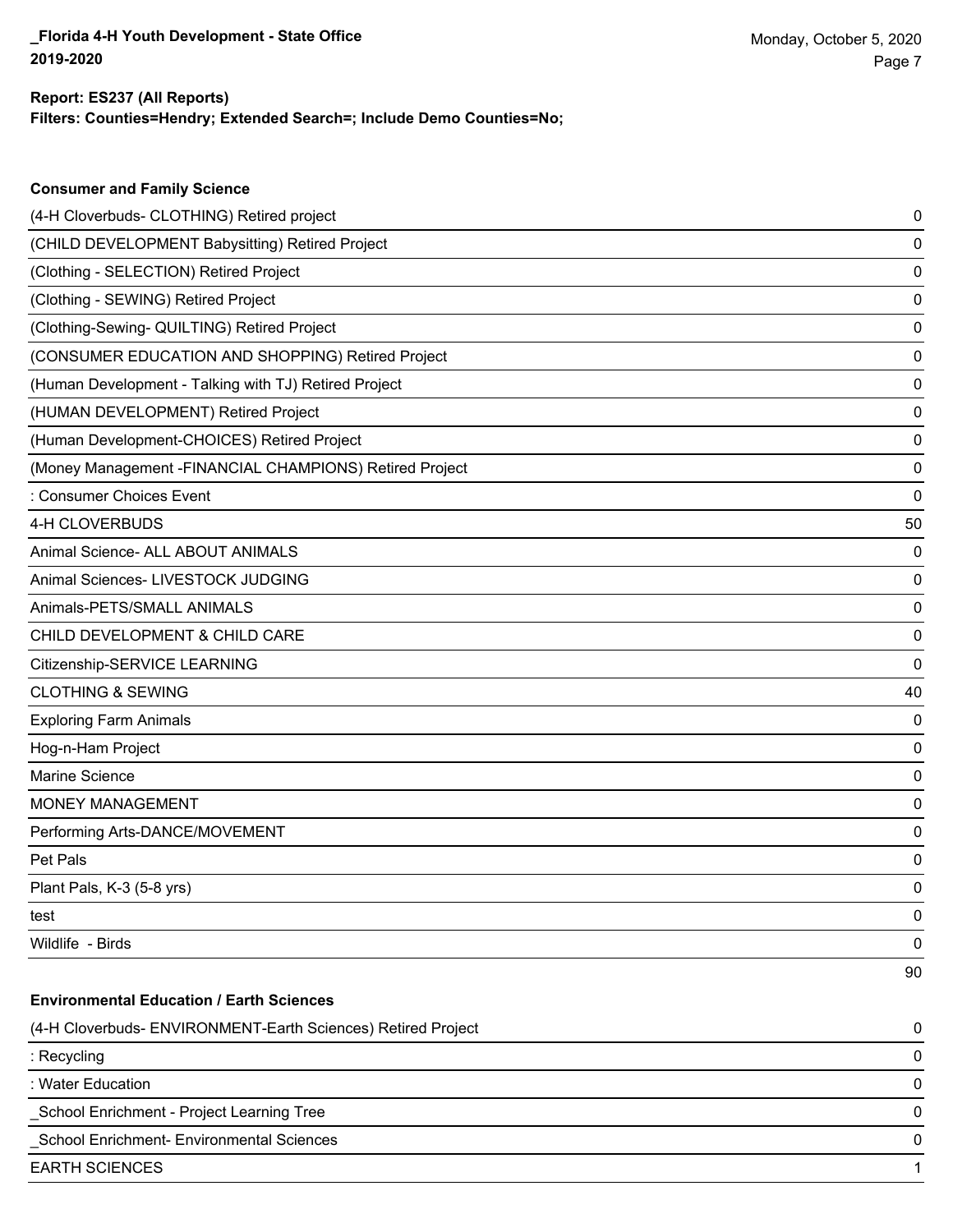**Filters: Counties=Hendry; Extended Search=; Include Demo Counties=No;**

| <b>ENERGY</b>                                       | 0  |
|-----------------------------------------------------|----|
| <b>ENVIRONMENTAL SCIENCES</b>                       | 0  |
| <b>FORESTRY</b>                                     | 11 |
| <b>OUTDOOR EDUCATION</b>                            | 0  |
| SOIL AND WATER SCIENCES                             | 0  |
| <b>SPORTFISHING</b>                                 | 0  |
| <b>SS-SHOOTING SPORTS</b>                           | 25 |
| <b>SS-ARCHERY</b>                                   | 0  |
| SS-HUNTING 10y/o                                    | 0  |
| SS-MUZZLELOADING 12y/o                              | 0  |
| SS-RIFLE, AIR                                       | 0  |
| SS- RIFLE, SMALL BORE                               | 0  |
| SS-SHOTGUN 10y/o                                    |    |
| <b>WILDLIFE &amp; HABITATS</b>                      | 3  |
|                                                     | 41 |
| <b>Foods and Nutrition</b>                          |    |
| (4-H Cloverbuds- FOODS & NUTRITION) Retired Project | 0  |
| (Food CDODTC NILITDITION) Detired Droiget           | ∩  |

| (4-H Cloverbuds- FOODS & NOTRITION) Retired Project   | U              |
|-------------------------------------------------------|----------------|
| (Food - SPORTS NUTRITION) Retired Project             | 0              |
| (FOOD AND FOOD PRESERVATION SCIENCES) Retired Project | 0              |
| (FOOD PREP AND COOKING) Retired Project               | 0              |
| (Food Prep- BREADS & BREADMAKING) Retired Project     | 0              |
| (Food Prep- DAIRY FOODS) Retired Project              | 0              |
| (Food Prep- MICROWAVE MAGIC) Retired Project          | 0              |
| (Food Science- FOOD PRESERVATION) Retired Project     | 0              |
| School Enrichment - Up for the Challenge              | 0              |
| School Enrichment - YUM                               | 0              |
| <b>School Enrichment - YUMMEE</b>                     | 0              |
| <b>School Enrichment- Nutrition</b>                   | 0              |
| <b>FOOD &amp; NUTRITION</b>                           | $\overline{2}$ |
|                                                       | 2              |

### **Health**

| (Health-HEALTH ROCKS) Retired Project       | 0 |
|---------------------------------------------|---|
| (HEALTH: PHYSICAL ACTIVITY) Retired Project | 0 |
| : Healthy Living                            | 0 |
| PERSONAL WELL BEING                         |   |
|                                             | ົ |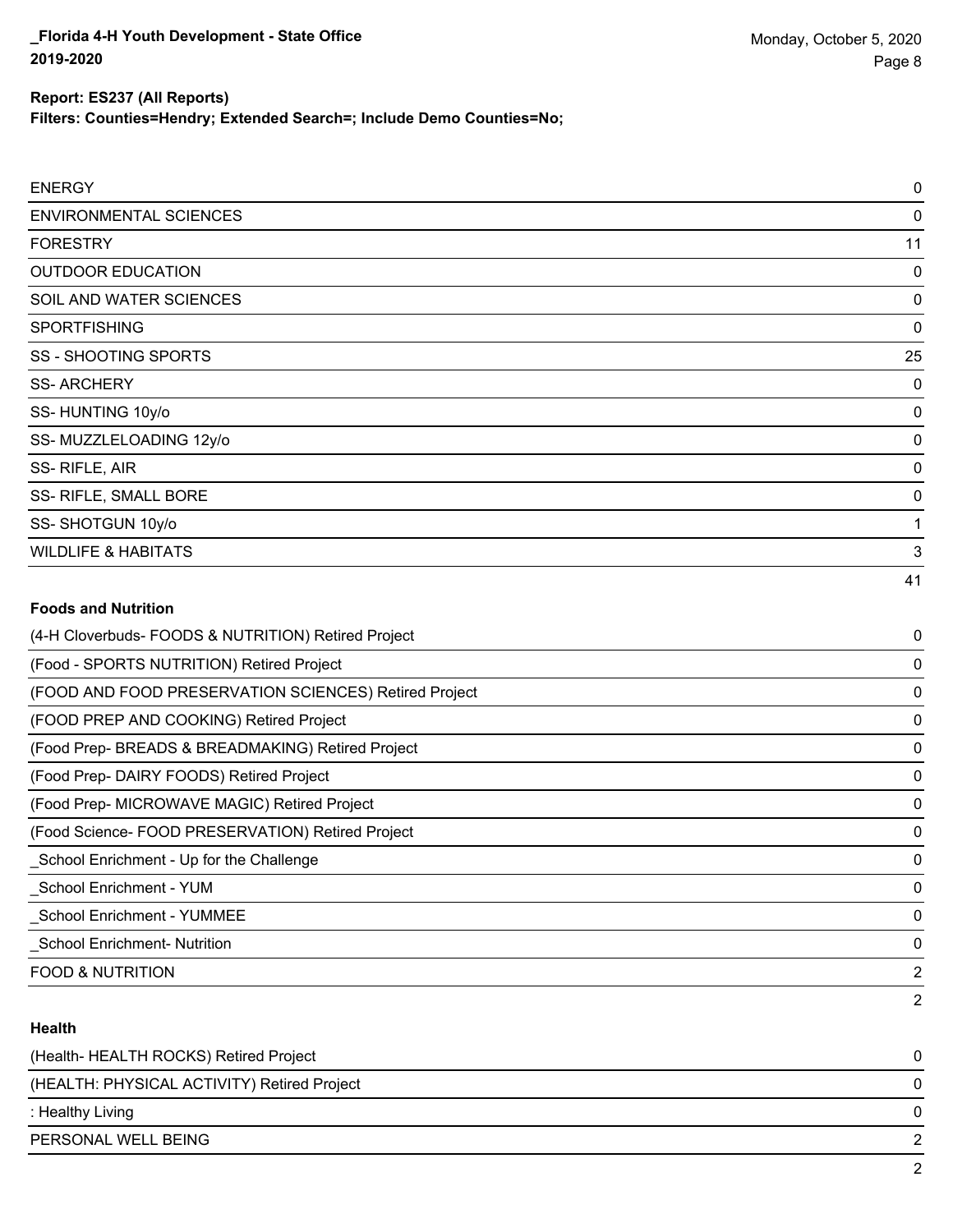#### **Report: ES237 (All Reports)**

**Filters: Counties=Hendry; Extended Search=; Include Demo Counties=No;**

| <b>Leadership and Personal Development</b>                 |    |
|------------------------------------------------------------|----|
| (4-H Cloverbuds- LEADERSHIP) Retired Project               | 0  |
| (4-H Cloverbuds_DISCOVERY Projects) Retired Project        | 0  |
| (Home Environment- CHANGING SPACES) Retired Project        | 0  |
| (Plant Sciences - Mowing for Money) Retired Project        | 0  |
| (Workforce Prep- CAREER DEVELOPMENT) Retired Project       | 0  |
| (Workforce Prep- ENTREPRENEURSHIP) Retired Project         | 0  |
| : Character Education                                      | 0  |
| : Personal Development                                     | 0  |
| <b>EXPLORING 4-H</b>                                       | 36 |
| LEADERSHIP DEVELOPMENT                                     | 1  |
| <b>WORKPLACE PREPARATION</b>                               | 0  |
|                                                            | 37 |
| <b>Personal Safety</b>                                     |    |
| (Health and Safety- ATV SAFETY) Retired Project            | 0  |
| (Health- EMERGENCY PREPARDNESS) Retired Project            | 0  |
| <b>ATV SAFETY</b>                                          | 0  |
| <b>SAFETY</b>                                              | 0  |
|                                                            | 0  |
| <b>Physical Sciences</b>                                   |    |
| (ASTRONOMY) Retired Project                                | 0  |
| : Weather and Climate                                      | 0  |
| <b>AEROSPACE</b>                                           | 0  |
|                                                            | 0  |
| <b>Plant Science</b>                                       |    |
| (4-H Cloverbuds- PLANT SCIENCES-Gardening) Retired Project | 0  |
| (GROWING CITRUS) Retired Project                           | 0  |
| (Plant Sciences-GARDENING) Retired Project                 | 0  |
| (Plants - Gardening - FLOWERS) Retired Project             | 0  |
| (Plants - Gardening - VEGETABLES) Retired Project          | 0  |
| (Plants - Gardening-CONTAINER GARDENING) Retired Project   | 0  |
| _School Enrichment- Gardening and Plants                   | 0  |

GARDENING AND PLANTS 6

GARDENING AND PLANTS: JR MASTER GARDENER 0